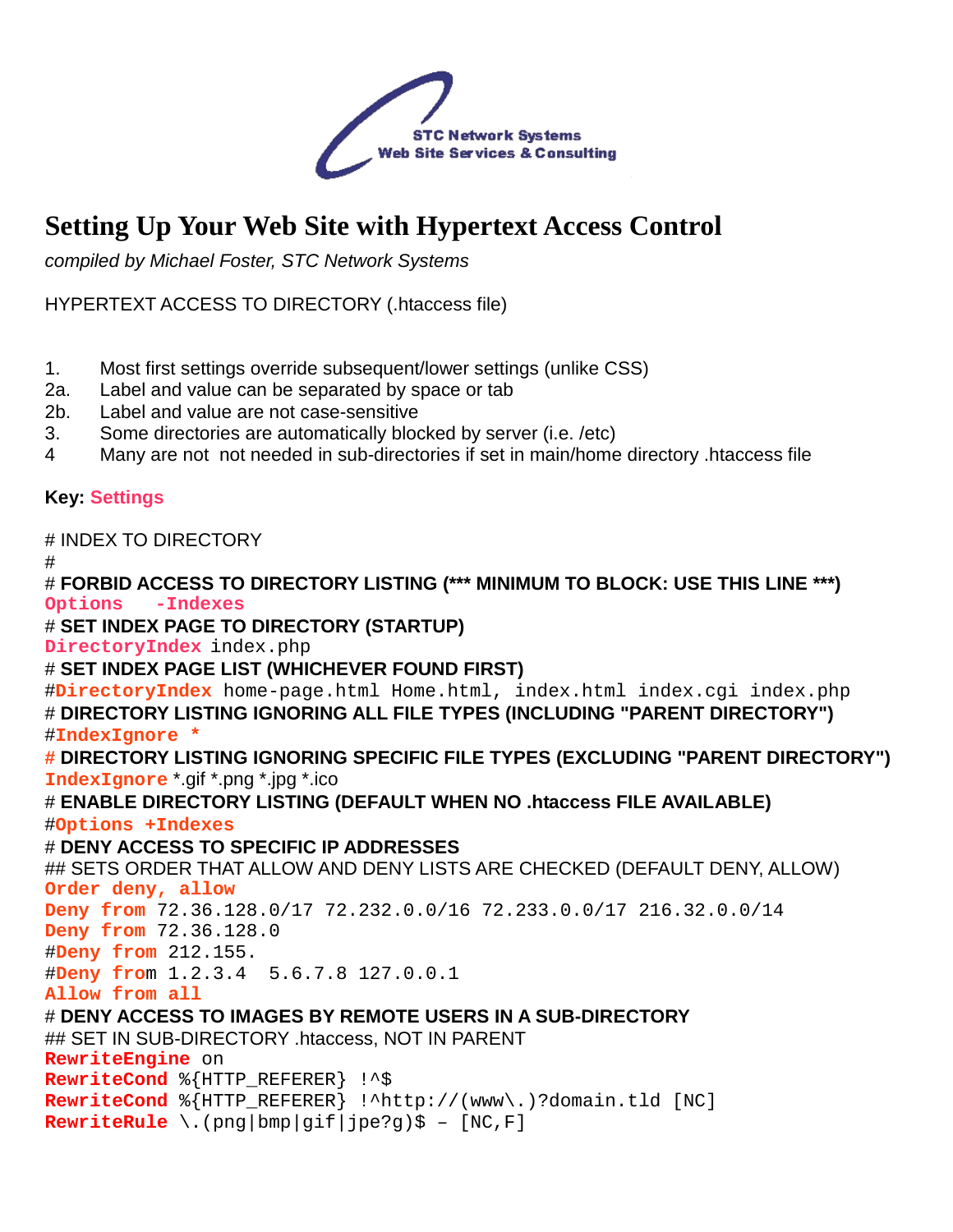# AUTHENTICATION OF USERS # # **TITLE OF POPUP SECURITY AUTHENTICATION WINDOW AuthName** "Web Site Admin Area" # **AUTHENTICATION LEVEL AuthType Basic**  # **AUTHENTICATION/PASSWORD FILE (FULL PATH, NOT URL) AuthUserFile** /home/stc/public\_html/etc/.htpasswd # **LIMIT TO USER LOGIN (ALWAYS ENGAGES EVEN IF DIRECTORY INDEX IS FORBIDDEN)**  #**<Limit Get Post>**  #**Require valid-user #</Limit>**  # **PROTECT INDIVIDUAL FILES**  #**<Files protected\_file.html>**  #**Require valid-user**  #**</Files>** 

# ERROR DOCUMENTS

#

#

#### # **LIST FOR EACH EXPECTED ERROR TYPE**

## USUALLY NOT NEEDED IN SUB-DIRECTORIES IF SET IN MAIN/HOME DIRECTORY .htaccess ## FOR INTERNET EXPLODER, THESE FILES MUST BE > 512 BYTES OR DEFAULTS TO IE PAGE

**ErrorDocument 400 /errors/bad\_request.html ErrorDocument 401 /errors/unauthorized.html ErrorDocument 403 /errors/forbidden.html** 

**ErrorDocument 404 /errors/not\_found.html** 

**ErrorDocument 410 /errors/gone.html** 

**ErrorDocument 500 /errors/internal\_server\_error.html** 

#### # BLOCKING REFERRER SPAM

## # **SET THE SPAM\_REF ENVIRONMENT VARIABLE SetEnvIfNoCase Referer "^http://(www.)?some-spammer.com" spam\_ref=1**

```
SetEnvIfNoCase Referer "^http://(www.)?other-spammer.com" spam_ref=1 
SetEnvIfNoCase Referer "^casino-poker" spam_ref=1 
SetEnvIfNoCase Referer "*some_word*" spam_ref=1 
# BLOCK ALL REFERRERS THAT HAVE spam_ref SET (ABOVE) 
<FilesMatch "(.*)"> 
Order Allow,Deny 
Allow from all 
Deny from env=spam_ref 
</FilesMatch>
```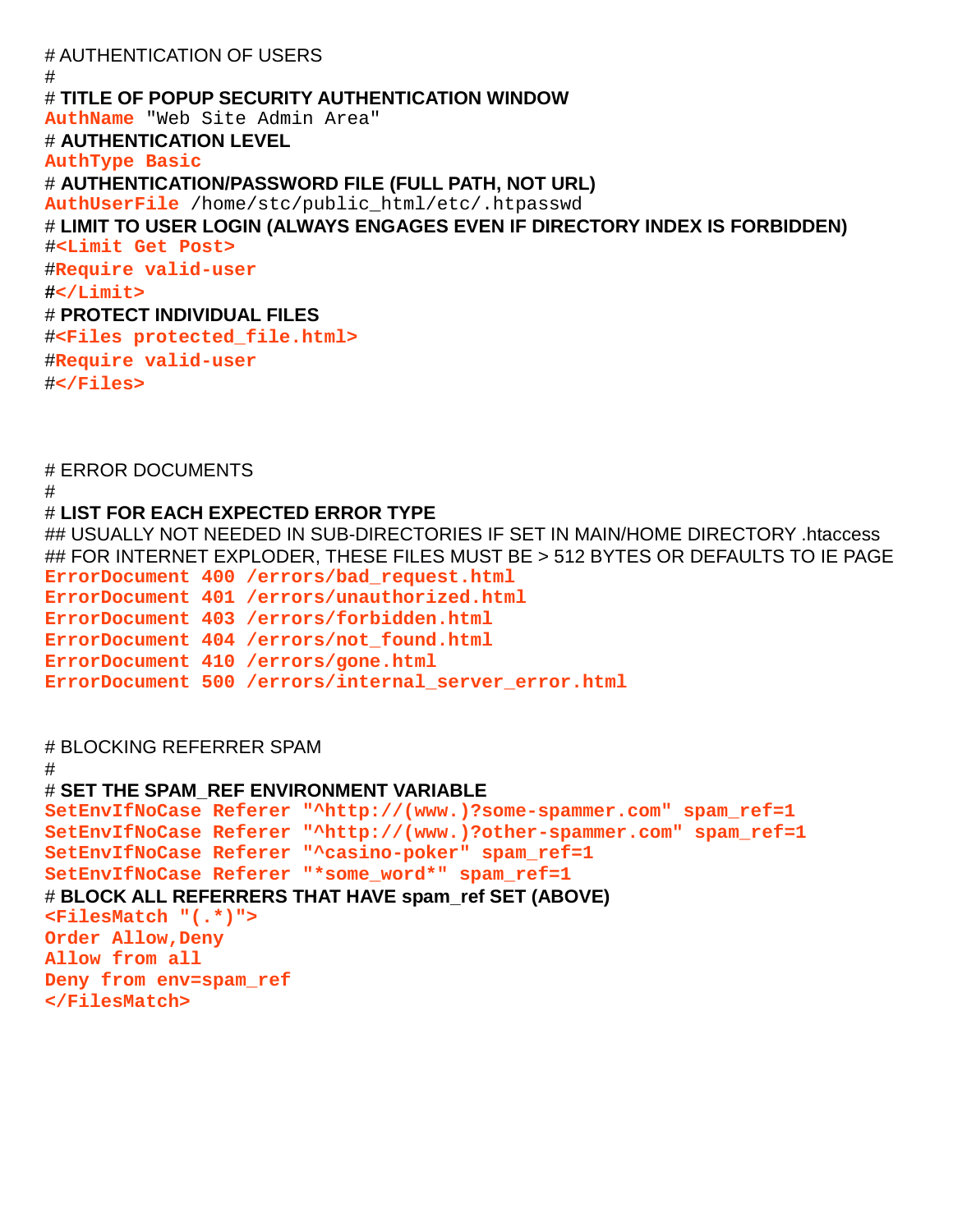# RE-DIRECTION # # **TEMPORARY RE-DIRECTION**  #**Redirect /folder http://www.example.com/newfolder**  # **FOR PERMANENT 301 RE-DIRECTS**  #**Redirect permanent /folder http://www.example.com/newfolder**  # **REGULAR EXPRESSIONS IN THE REDIRECT CONDITION**  #**RedirectMatch "\.html\$" http://www.example.com/index.php**  # ADDING CONTENT TYPES & HANDLERS # # CHANGING INITIAL PHP SETTINGS (ONLY PPH\_INI\_PERDIR AND PHP\_INI\_ALL) ## SEE - http://www.php.net/manual/en/ini.php#ini.list ## USE - php\_flag [variable\_name] [value] # **TURN OFF REGISTER\_GLOBALS #php\_flag register\_globals off**  # **CHANGE THE PHP INCLUDE PATH**  #**php\_value include\_path ".:/usr/local/lib/php:/your\_include/path"**  # # **WEB SERVERS USING PHP AS APACHE MODULE AddType application/x-httpd-php .html .htm**  # -OR- **WEB SERVERS RUNNING PHP AS CGI**  #**AddHandler application/x-httpd-php .html .htm** # **PHP AS MODULE (ASP "MIMICKING")**  #**AddType application/x-httpd-php .asp**  # -OR- **PHP AS CGI:**  #**AddHandler application/x-httpd-php .asp**  # **MAKE PHP FILES BE PARSED AS PHP WHEN PHP IS RUNNING AS MODULE**  #**AddType application/x-httpd-php .html .htm**  # -OR- **MAKE PHP FILES BE PARSED AS PHP WHEN PHP IS RUNNING AS CGI (SUEXEC, ETC)**  #**AddHandler application/x-httpd-php .html .htm**  # **SSI IN HTML FILES**  #**AddHandler server-parsed .html .htm**  # **ENABLE CGI SCRIPTS EXECUTION AS WELL AS CHANGE THE DEFAULT EXTENSION**  #**AddHandler cgi-script .cgi .pl** 

# MOD REWRITE - MULTIPLE USES # ## NOT NEEDED IN SUB-DIRECTORIES IF SET IN MAIN/HOME DIRECTORY .htaccess # # **TO DO ANY RE-WRITING CONDITIONS & RULES, ENGINE MUST BE TURNED ON ONCE RewriteEngine on** 

#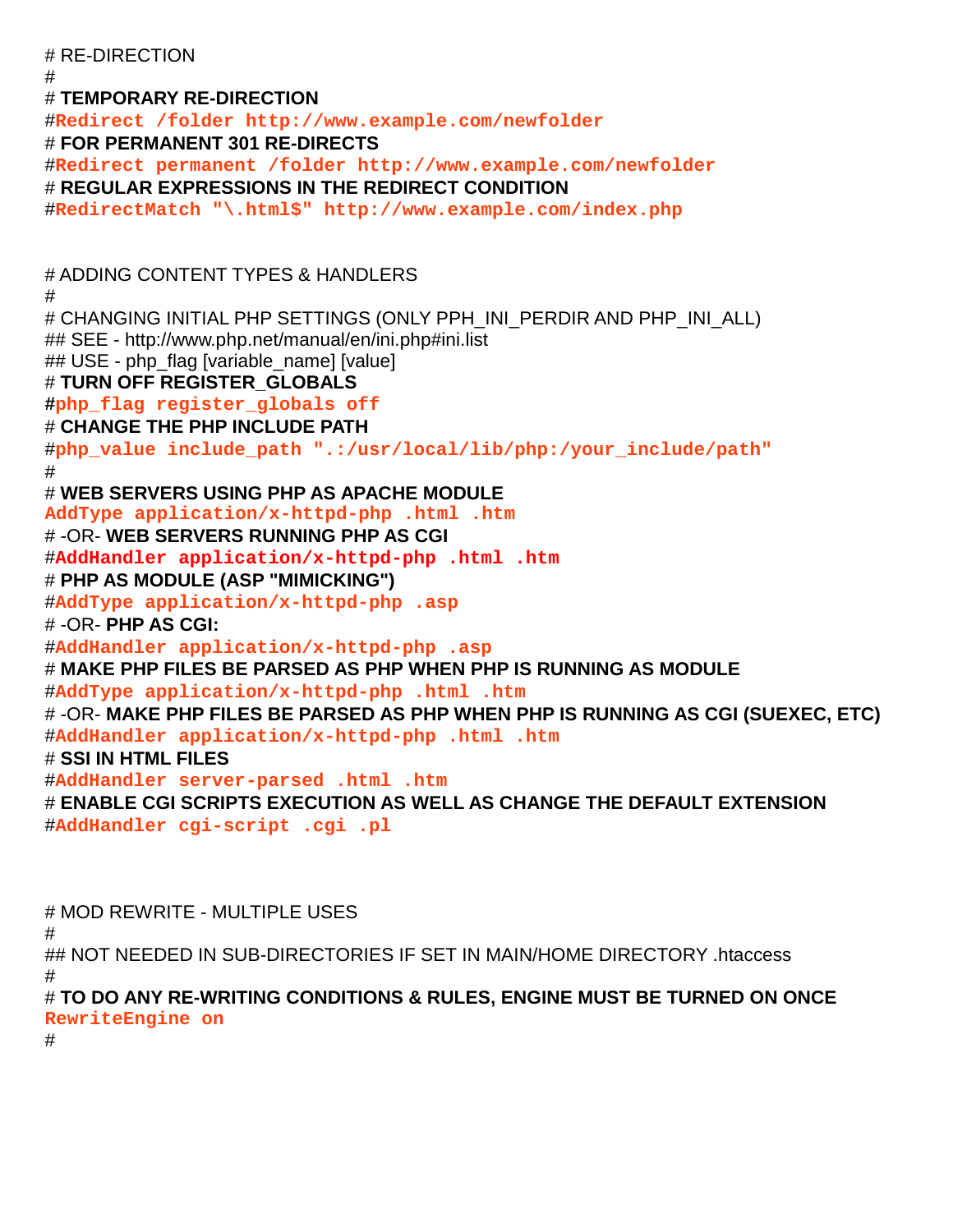```
# 1. REDIRECT ALL NON-WWW TO WWW USING 301 TO AVOID DUPLICATE CONTENT PENALTY 
RewriteCond %{HTTP_HOST} !^www.stcllp.com$ 
RewriteRule ^(.*)$ http://www.stcllp.com/$1 [R=301]
RewriteCond %{THE_REQUEST} ^[A-Z]{3,9}\ /index\.html\ HTTP/ 
RewriteRule ^index\.html$ http://www.stcllp.com/ [R=301,L] 
RewriteCond %{THE_REQUEST} ^[A-Z]{3,9}\ /index\.php\ HTTP/ 
RewriteRule ^index\.html$ http://www.stcllp.com/ [R=301,L] 
# 
# 2. BLOCK HOT-LINKING TO LOCAL IMAGES OR FILES FROM OTHER SITES 
RewriteCond %{HTTP_REFERER} !^$ 
RewriteCond %{HTTP_REFERER} !^http://(www.)?your-domain.com/.*$ [NC] 
RewriteRule \.(gif|jpe?g|png)$ - [F] 
RewriteRule \.(mov|avi|wmv|mpe?g)$ - [F] 
#
```
# 3. **BLOCK COMMENT SPAMMERS, BAD BOTS AND SOME PROXIES**  [see appendix A]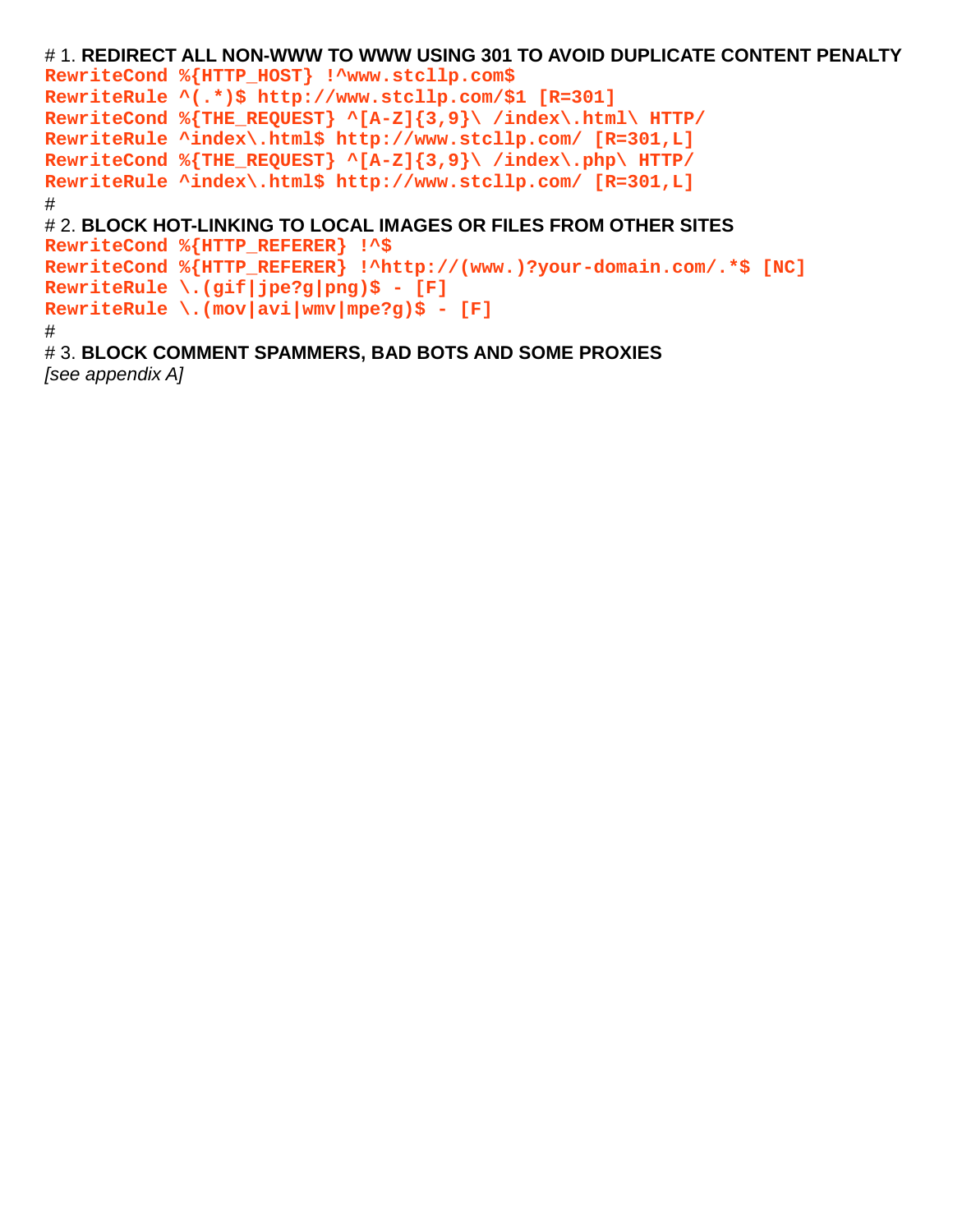### **APPENDIX A.**

# 3. **BLOCK COMMENT SPAMMERS, BAD BOTS AND SOME PROXIES RewriteCond %{REMOTE\_HOST} 24.117.121.113 [OR] RewriteCond %{REMOTE\_HOST} ^211.138.198.\* [OR] RewriteCond %{REMOTE\_HOST} 216.246.60.183 [OR] RewriteCond %{REMOTE\_HOST} 203.94.229.227 [OR] RewriteCond %{REMOTE\_HOST} 91.121.3.29 [OR] RewriteCond %{REMOTE\_HOST} 210.0.141.247 [OR] RewriteCond %{REMOTE\_HOST} 210.197.97.67 [OR] RewriteCond %{REMOTE\_HOST} 74.95.182.57 [OR] RewriteCond %{REMOTE\_HOST} 222.36.12.42 [OR] RewriteCond %{REMOTE\_HOST} 69.139.167.203 [OR] RewriteCond %{REMOTE\_HOST} 220.156.189.233 [OR] RewriteCond %{REMOTE\_HOST} 65.30.216.140 [OR] RewriteCond %{REMOTE\_HOST} 24.111.102.26 [OR] RewriteCond %{REMOTE\_HOST} 67.87.64.23 [OR] RewriteCond %{REMOTE\_HOST} 24.117.121.113 [OR] RewriteCond %{REMOTE\_HOST} 212.179.127.188 [OR] RewriteCond %{REMOTE\_HOST} 12.226.240.248 [OR] RewriteCond %{REMOTE\_HOST} 68.12.149.198 [OR] RewriteCond %{REMOTE\_HOST} 208.96.122.142 [OR] RewriteCond %{HTTP\_USER\_AGENT} ^PeoplePal [NC,OR] RewriteCond %{HTTP\_USER\_AGENT} SBIder [NC,OR] RewriteCond %{HTTP\_USER\_AGENT} IRLbot [NC,OR] RewriteCond %{HTTP\_USER\_AGENT} Steeler [NC,OR] RewriteCond %{HTTP\_USER\_AGENT} CazoodleBot [NC,OR] RewriteCond %{HTTP\_USER\_AGENT} ^Java [NC,OR] RewriteCond %{HTTP\_USER\_AGENT} ecxi [NC,OR] RewriteCond %{HTTP\_USER\_AGENT} libwww [NC,OR] RewriteCond %{HTTP\_USER\_AGENT} libwww-perl [NC,OR] RewriteCond %{HTTP\_USER\_AGENT} User-Agent [NC,OR] RewriteCond %{HTTP\_USER\_AGENT} lwp-trivial [NC,OR] RewriteCond %{HTTP\_USER\_AGENT} urllib [NC,OR] RewriteCond %{HTTP\_USER\_AGENT} GT::WWW [NC,OR] RewriteCond %{HTTP\_USER\_AGENT} Snoopy [NC,OR] RewriteCond %{HTTP\_USER\_AGENT} MFC\_Tear\_Sample [NC,OR] RewriteCond %{HTTP\_USER\_AGENT} HTTP::Lite [NC,OR] RewriteCond %{HTTP\_USER\_AGENT} PHPCrawl [NC,OR] RewriteCond %{HTTP\_USER\_AGENT} URI::Fetch [NC,OR] RewriteCond %{HTTP\_USER\_AGENT} PECL::HTTP [NC,OR] RewriteCond %{HTTP\_USER\_AGENT} panscient.com [NC,OR] RewriteCond %{HTTP\_USER\_AGENT} PleaseCrawl [NC,OR] RewriteCond %{HTTP\_USER\_AGENT} WEP\ Search [NC,OR] RewriteCond %{HTTP\_USER\_AGENT} Wells\ Search\ II [NC,OR] RewriteCond %{HTTP\_USER\_AGENT} Missigua\ Locator [NC,OR] RewriteCond %{HTTP\_USER\_AGENT} ISC\ Systems\ iRc\ Search\ 2.1 [NC,OR] RewriteCond %{HTTP\_USER\_AGENT} Microsoft\ URL\ Control [NC,OR] RewriteCond %{HTTP\_USER\_AGENT} Indy\ Library [NC,OR] RewriteCond %{HTTP\_USER\_AGENT} ia\_archiver [NC,OR] RewriteCond %{HTTP\_USER\_AGENT} ^Mozilla.\*NEWT [NC,OR] RewriteCond %{HTTP\_USER\_AGENT} ^MSFrontPage [NC,OR] RewriteCond %{HTTP\_USER\_AGENT} ^[Ww]eb[Bb]andit [NC,OR]**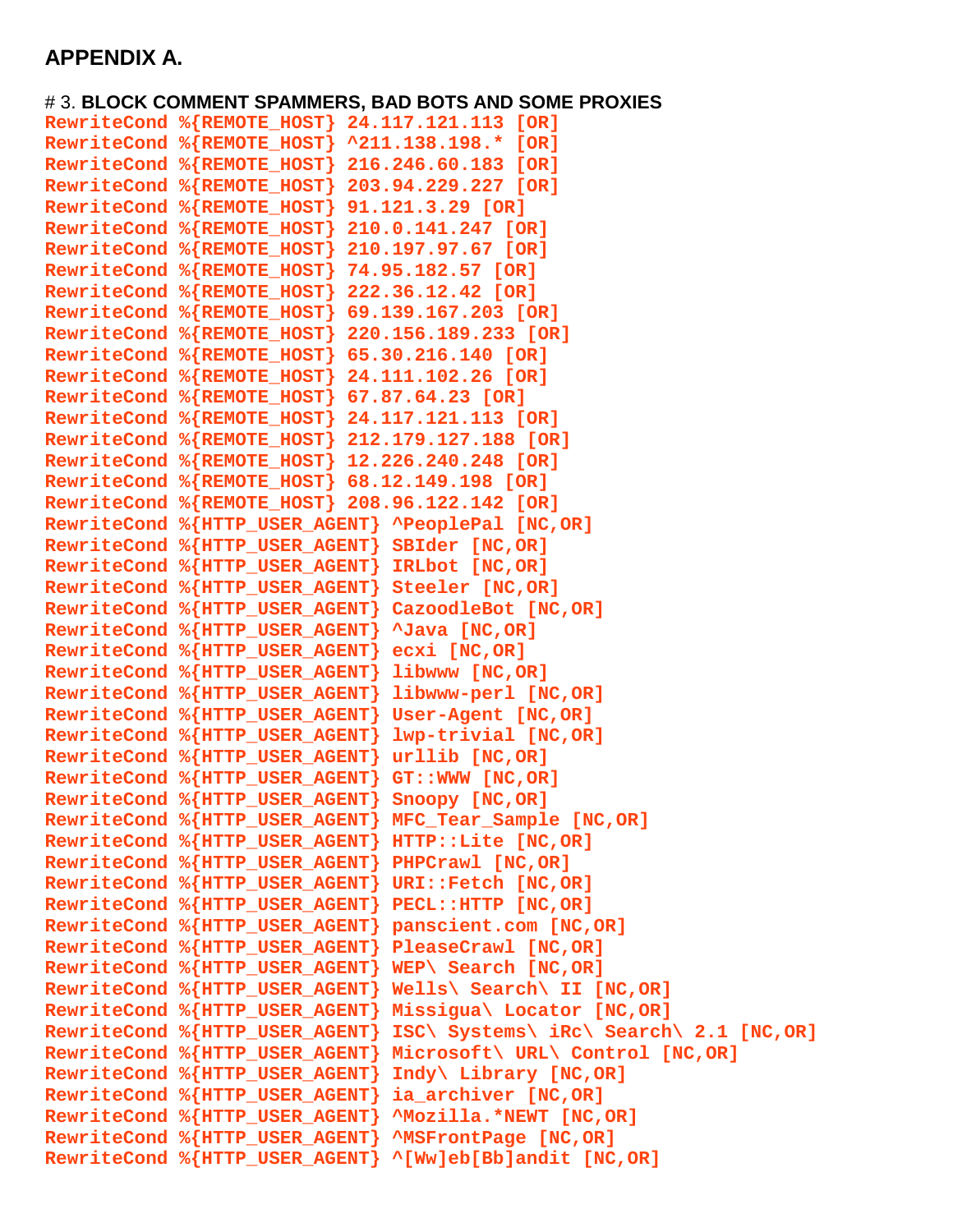**RewriteCond %{HTTP\_USER\_AGENT} ^Mozilla.\*Indy [NC,OR] RewriteCond %{HTTP\_USER\_AGENT} ^Zeus.\*Webster [NC,OR] RewriteCond %{HTTP\_USER\_AGENT} ^microsoft.url [NC,OR] RewriteCond %{HTTP\_USER\_AGENT} ^sitecheck.internetseer.com [NC,OR] RewriteCond %{HTTP\_USER\_AGENT} ^InternetSeer.com [NC,OR] RewriteCond %{HTTP\_USER\_AGENT} ^Ping [NC,OR] RewriteCond %{HTTP\_USER\_AGENT} ^Link [NC,OR] RewriteCond %{HTTP\_USER\_AGENT} ^DIIbot [NC,OR] RewriteCond %{HTTP\_USER\_AGENT} ^psbot [NC,OR] RewriteCond %{HTTP\_USER\_AGENT} ^EmailCollector [NC,OR] RewriteCond %{HTTP\_USER\_AGENT} ^Nutch [NC,OR] RewriteCond %{HTTP\_USER\_AGENT} larbin [NC,OR] RewriteCond %{HTTP\_USER\_AGENT} IDBot [NC,OR] RewriteCond %{HTTP\_USER\_AGENT} id-search [NC,OR] RewriteCond %{HTTP\_USER\_AGENT} id-search.org [NC,OR] RewriteCond %{HTTP\_USER\_AGENT} heritrix [NC,OR] RewriteCond %{HTTP\_USER\_AGENT} ^Web\ Sucker [NC,OR] RewriteCond %{HTTP\_USER\_AGENT} ZyBorg [NC,OR] RewriteCond %{HTTP\_USER\_AGENT} Wget [NC,OR] RewriteCond %{HTTP\_USER\_AGENT} Web\ Sucker [NC,OR] RewriteCond %{HTTP\_USER\_AGENT} discobot [NC,OR] RewriteCond %{HTTP\_USER\_AGENT} ^BlackWidow [NC,OR] RewriteCond %{HTTP\_USER\_AGENT} ^Bot\ mailto:craftbot@yahoo.com [NC,OR] RewriteCond %{HTTP\_USER\_AGENT} ^ChinaClaw [NC,OR] RewriteCond %{HTTP\_USER\_AGENT} ^Custo [NC,OR] RewriteCond %{HTTP\_USER\_AGENT} ^DISCo [OR] RewriteCond %{HTTP\_USER\_AGENT} ^Download\ Demon [NC,OR] RewriteCond %{HTTP\_USER\_AGENT} ^eCatch [NC,OR] RewriteCond %{HTTP\_USER\_AGENT} ^EirGrabber [NC,OR] RewriteCond %{HTTP\_USER\_AGENT} ^EmailSiphon [NC,OR] RewriteCond %{HTTP\_USER\_AGENT} ^EmailWolf [NC,OR] RewriteCond %{HTTP\_USER\_AGENT} ^Express\ WebPictures [NC,OR] RewriteCond %{HTTP\_USER\_AGENT} ^ExtractorPro [NC,OR] RewriteCond %{HTTP\_USER\_AGENT} ^EyeNetIE [NC,OR] RewriteCond %{HTTP\_USER\_AGENT} ^FlashGet [NC,OR] RewriteCond %{HTTP\_USER\_AGENT} ^GetRight [NC,OR] RewriteCond %{HTTP\_USER\_AGENT} ^GetWeb! [NC,OR] RewriteCond %{HTTP\_USER\_AGENT} ^Go!Zilla [NC,OR] RewriteCond %{HTTP\_USER\_AGENT} ^Go-Ahead-Got-It [NC,OR] RewriteCond %{HTTP\_USER\_AGENT} ^GrabNet [NC,OR] RewriteCond %{HTTP\_USER\_AGENT} ^Grafula [NC,OR] RewriteCond %{HTTP\_USER\_AGENT} ^HMView [NC,OR] RewriteCond %{HTTP\_USER\_AGENT} HTTrack [NC,OR] RewriteCond %{HTTP\_USER\_AGENT} ^Image\ Stripper [NC,OR] RewriteCond %{HTTP\_USER\_AGENT} Indy\ Library [NC,OR] RewriteCond %{HTTP\_USER\_AGENT} ^InterGET [NC,OR] RewriteCond %{HTTP\_USER\_AGENT} ^Internet\ Ninja [NC,OR] RewriteCond %{HTTP\_USER\_AGENT} ^JetCar [NC,OR] RewriteCond %{HTTP\_USER\_AGENT} ^JOC\ Web\ Spider [NC,OR] RewriteCond %{HTTP\_USER\_AGENT} ^LeechFTP [NC,OR] RewriteCond %{HTTP\_USER\_AGENT} LinksManager.com\_bot [NC,OR] RewriteCond %{HTTP\_USER\_AGENT} linkwalker [NC,OR] RewriteCond %{HTTP\_USER\_AGENT} ^Mass\ Downloader [NC,OR] RewriteCond %{HTTP\_USER\_AGENT} ^MIDown\ tool [NC,OR]**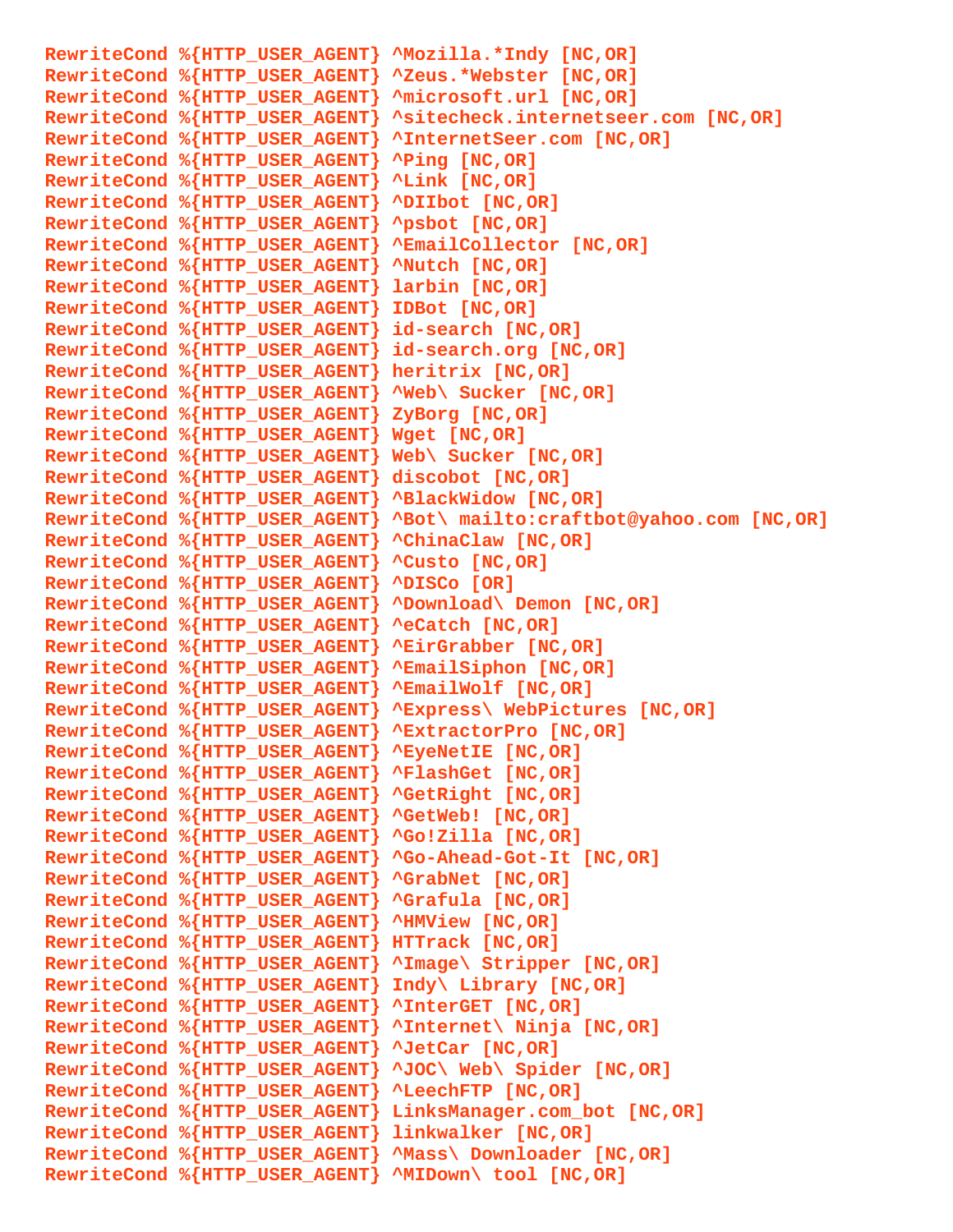**RewriteCond %{HTTP\_USER\_AGENT} ^Mister\ PiX [NC,OR] RewriteCond %{HTTP\_USER\_AGENT} ^Navroad [NC,OR] RewriteCond %{HTTP\_USER\_AGENT} ^NearSite [NC,OR] RewriteCond %{HTTP\_USER\_AGENT} ^NetAnts [NC,OR] RewriteCond %{HTTP\_USER\_AGENT} ^NetSpider [NC,OR] RewriteCond %{HTTP\_USER\_AGENT} ^Net\ Vampire [NC,OR] RewriteCond %{HTTP\_USER\_AGENT} ^NetZIP [NC,OR] RewriteCond %{HTTP\_USER\_AGENT} ^Octopus [NC,OR] RewriteCond %{HTTP\_USER\_AGENT} ^Offline\ Explorer [NC,OR] RewriteCond %{HTTP\_USER\_AGENT} ^Offline\ Navigator [NC,OR] RewriteCond %{HTTP\_USER\_AGENT} ^PageGrabber [NC,OR] RewriteCond %{HTTP\_USER\_AGENT} ^Papa\ Foto [NC,OR] RewriteCond %{HTTP\_USER\_AGENT} ^pavuk [NC,OR] RewriteCond %{HTTP\_USER\_AGENT} ^pcBrowser [NC,OR] RewriteCond %{HTTP\_USER\_AGENT} ^RealDownload [NC,OR] RewriteCond %{HTTP\_USER\_AGENT} ^ReGet [NC,OR] RewriteCond %{HTTP\_USER\_AGENT} ^SiteSnagger [NC,OR] RewriteCond %{HTTP\_USER\_AGENT} ^SmartDownload [NC,OR] RewriteCond %{HTTP\_USER\_AGENT} ^SuperBot [NC,OR] RewriteCond %{HTTP\_USER\_AGENT} ^SuperHTTP [NC,OR] RewriteCond %{HTTP\_USER\_AGENT} ^Surfbot [NC,OR] RewriteCond %{HTTP\_USER\_AGENT} ^tAkeOut [NC,OR] RewriteCond %{HTTP\_USER\_AGENT} ^Teleport\ Pro [NC,OR] RewriteCond %{HTTP\_USER\_AGENT} ^VoidEYE [NC,OR] RewriteCond %{HTTP\_USER\_AGENT} ^Web\ Image\ Collector [NC,OR] RewriteCond %{HTTP\_USER\_AGENT} ^Image\ Sucker [NC,OR] RewriteCond %{HTTP\_USER\_AGENT} webalta [NC,OR] RewriteCond %{HTTP\_USER\_AGENT} ^WebAuto [NC,OR] RewriteCond %{HTTP\_USER\_AGENT} WebCollage [NC,OR] RewriteCond %{HTTP\_USER\_AGENT} ^WebCopier [NC,OR] RewriteCond %{HTTP\_USER\_AGENT} ^WebFetch [NC,OR] RewriteCond %{HTTP\_USER\_AGENT} ^WebGo\ IS [NC,OR] RewriteCond %{HTTP\_USER\_AGENT} ^WebLeacher [NC,OR] RewriteCond %{HTTP\_USER\_AGENT} ^WebReaper [NC,OR] RewriteCond %{HTTP\_USER\_AGENT} ^WebSauger [NC,OR] RewriteCond %{HTTP\_USER\_AGENT} ^Website\ eXtractor [NC,OR] RewriteCond %{HTTP\_USER\_AGENT} ^Website\ Quester [NC,OR] RewriteCond %{HTTP\_USER\_AGENT} ^WebStripper [NC,OR] RewriteCond %{HTTP\_USER\_AGENT} ^WebWhacker [NC,OR] RewriteCond %{HTTP\_USER\_AGENT} ^WebZIP [NC,OR] RewriteCond %{HTTP\_USER\_AGENT} ^Widow [NC,OR] RewriteCond %{HTTP\_USER\_AGENT} ^WWWOFFLE [NC,OR] RewriteCond %{HTTP\_USER\_AGENT} ^Xaldon\ WebSpider [NC,OR] RewriteCond %{HTTP\_USER\_AGENT} Yandex [NC,OR] RewriteCond %{HTTP\_USER\_AGENT} zermelo [NC,OR] RewriteCond %{HTTP\_USER\_AGENT} ^Zeus [NC,OR] RewriteCond %{HTTP\_USER\_AGENT} ZyBorg [NC,OR] RewriteCond %{HTTP\_USER\_AGENT} ^\$ RewriteRule ^.\* - [F,L]**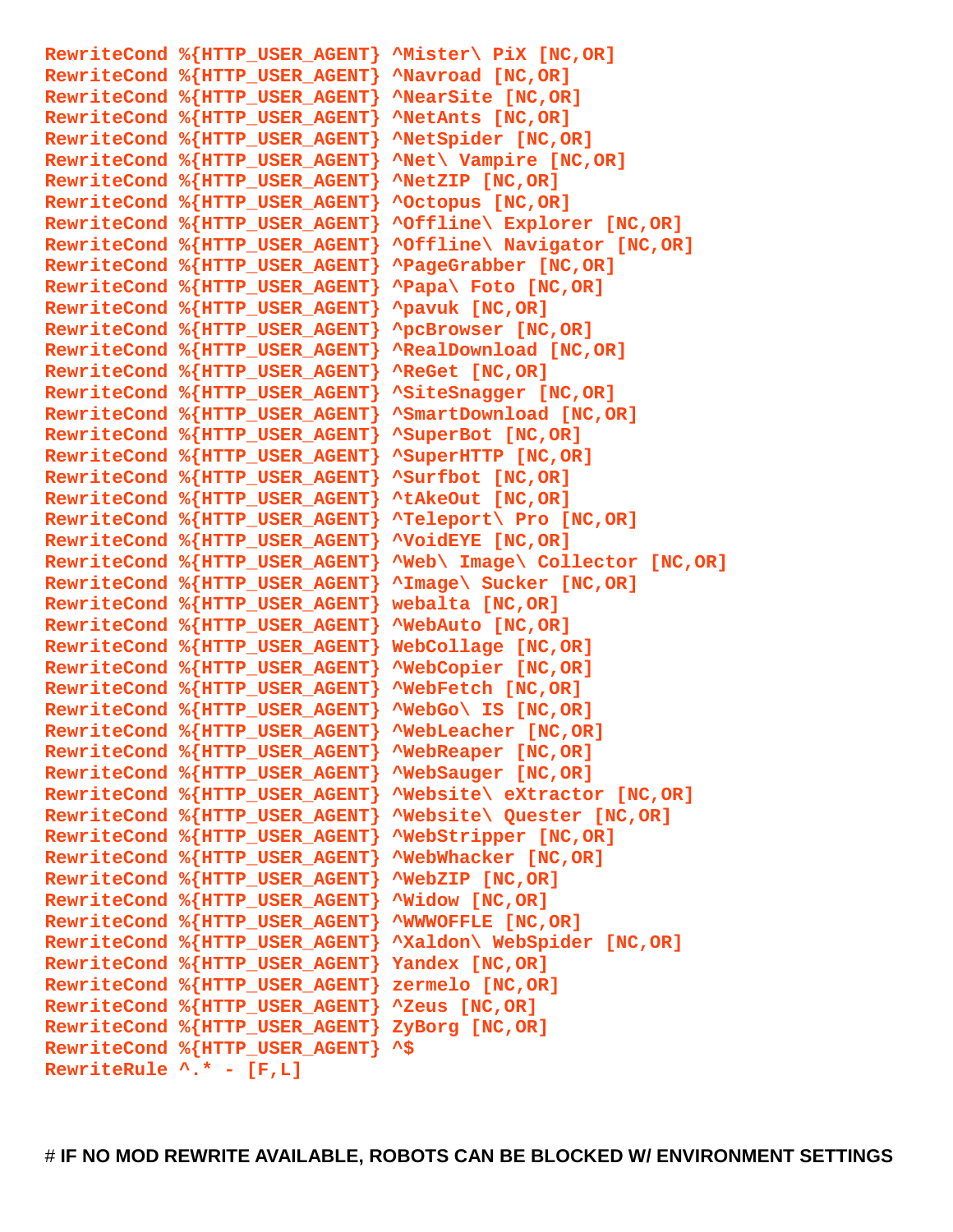#### #

**SetEnvIfNoCase user-agent "^BlackWidow" bad\_bot=1 SetEnvIfNoCase user-agent "^Bot\ mailto:craftbot@yahoo.com" bad\_bot=1 SetEnvIfNoCase user-agent "^ChinaClaw" bad\_bot=1 SetEnvIfNoCase user-agent "^Custo" bad\_bot=1 SetEnvIfNoCase user-agent "^DISCo" bad\_bot=1 SetEnvIfNoCase user-agent "^Download\ Demon" bad\_bot=1 SetEnvIfNoCase user-agent "^eCatch" bad\_bot=1 SetEnvIfNoCase user-agent "^EirGrabber" bad\_bot=1 SetEnvIfNoCase user-agent "^EmailSiphon" bad\_bot=1 SetEnvIfNoCase user-agent "^EmailWolf" bad\_bot=1 SetEnvIfNoCase user-agent "^Express\ WebPictures" bad\_bot=1 SetEnvIfNoCase user-agent "^ExtractorPro" bad\_bot=1 SetEnvIfNoCase user-agent "^EyeNetIE" bad\_bot=1 SetEnvIfNoCase user-agent "^FlashGet" bad\_bot=1 SetEnvIfNoCase user-agent "^GetRight" bad\_bot=1 SetEnvIfNoCase user-agent "^GetWeb!" bad\_bot=1 SetEnvIfNoCase user-agent "^Go!Zilla" bad\_bot=1 SetEnvIfNoCase user-agent "^Go-Ahead-Got-It" bad\_bot=1 SetEnvIfNoCase user-agent "^GrabNet" bad\_bot=1 SetEnvIfNoCase user-agent "^Grafula" bad\_bot=1 SetEnvIfNoCase user-agent "^HMView" bad\_bot=1 SetEnvIfNoCase user-agent "HTTrack" bad\_bot=1 SetEnvIfNoCase user-agent "^Image\ Stripper" bad\_bot=1 SetEnvIfNoCase user-agent "^Image\ Sucker" bad\_bot=1 SetEnvIfNoCase user-agent "Indy\ Library" [NC,OR] SetEnvIfNoCase user-agent "^InterGET" bad\_bot=1 SetEnvIfNoCase user-agent "^Internet\ Ninja" bad\_bot=1 SetEnvIfNoCase user-agent "^JetCar" bad\_bot=1 SetEnvIfNoCase user-agent "^JOC\ Web\ Spider" bad\_bot=1 SetEnvIfNoCase user-agent "^larbin" bad\_bot=1 SetEnvIfNoCase user-agent "^LeechFTP" bad\_bot=1 SetEnvIfNoCase user-agent "^Mass\ Downloader" bad\_bot=1 SetEnvIfNoCase user-agent "^MIDown\ tool" bad\_bot=1 SetEnvIfNoCase user-agent "^Mister\ PiX" bad\_bot=1 SetEnvIfNoCase user-agent "^Navroad" bad\_bot=1 SetEnvIfNoCase user-agent "^NearSite" bad\_bot=1 SetEnvIfNoCase user-agent "^NetAnts" bad\_bot=1 SetEnvIfNoCase user-agent "^NetSpider" bad\_bot=1 SetEnvIfNoCase user-agent "^Net\ Vampire" bad\_bot=1 SetEnvIfNoCase user-agent "^NetZIP" bad\_bot=1 SetEnvIfNoCase user-agent "^Octopus" bad\_bot=1 SetEnvIfNoCase user-agent "^Offline\ Explorer" bad\_bot=1 SetEnvIfNoCase user-agent "^Offline\ Navigator" bad\_bot=1 SetEnvIfNoCase user-agent "^PageGrabber" bad\_bot=1 SetEnvIfNoCase user-agent "^Papa\ Foto" bad\_bot=1 SetEnvIfNoCase user-agent "^pavuk" bad\_bot=1 SetEnvIfNoCase user-agent "^pcBrowser" bad\_bot=1 SetEnvIfNoCase user-agent "^RealDownload" bad\_bot=1 SetEnvIfNoCase user-agent "^ReGet" bad\_bot=1 SetEnvIfNoCase user-agent "^SiteSnagger" bad\_bot=1 SetEnvIfNoCase user-agent "^SmartDownload" bad\_bot=1 SetEnvIfNoCase user-agent "^SuperBot" bad\_bot=1 SetEnvIfNoCase user-agent "^SuperHTTP" bad\_bot=1**